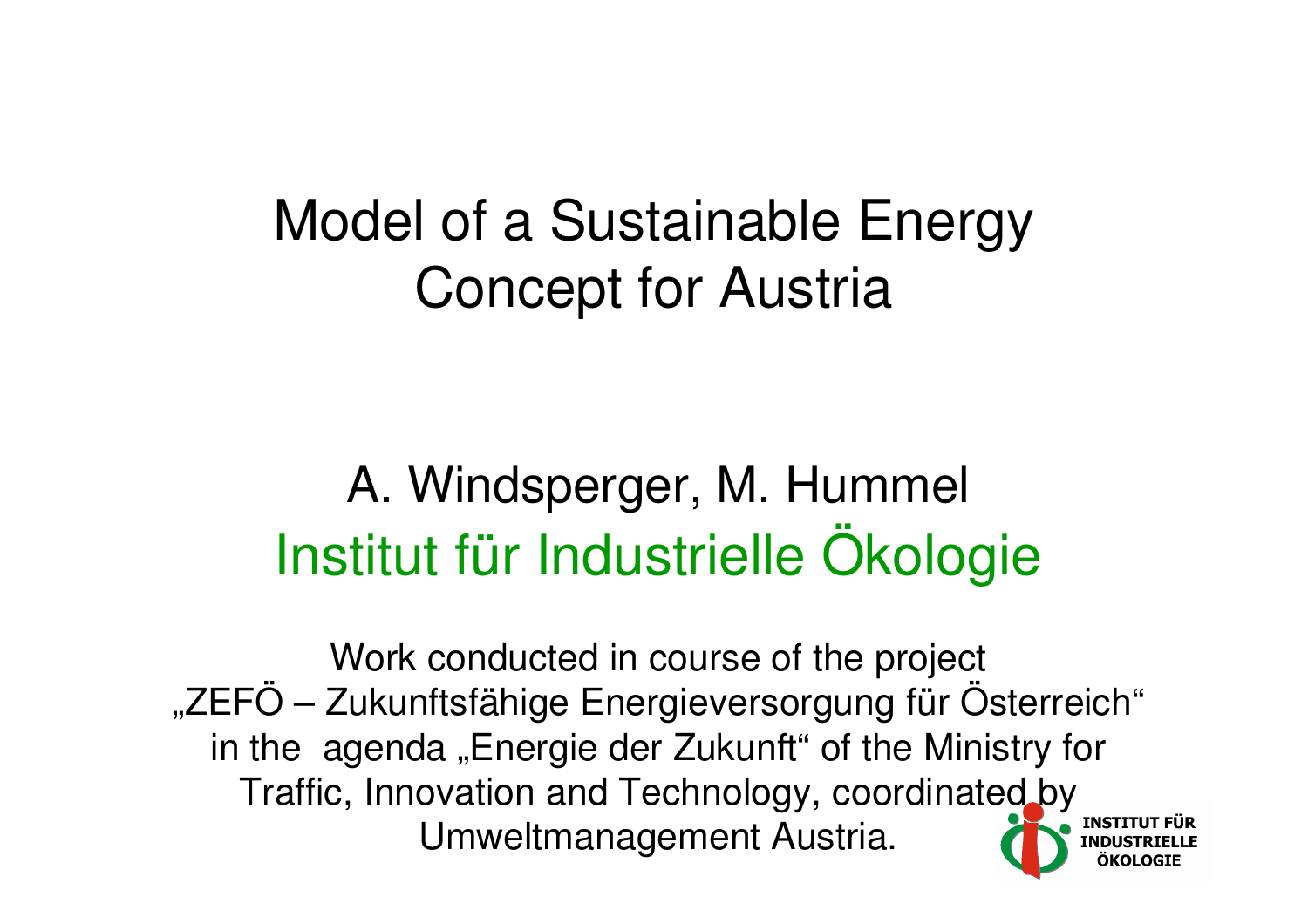# Background

Our present public economy is based on theuse of **fossil** energy carriers and **mineral** and **metal** resources.

**Renewable** resources are a distinct, but minor part

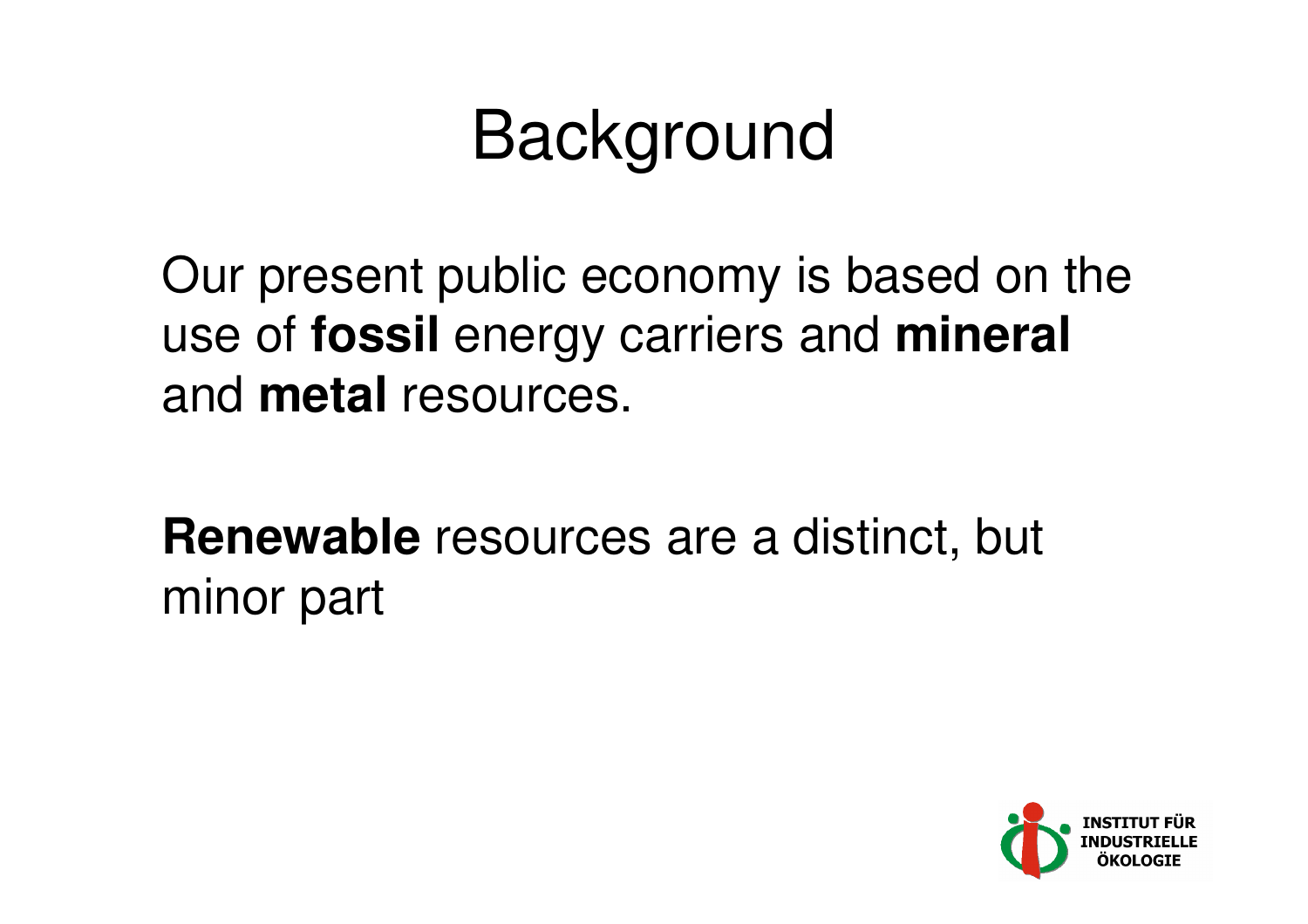#### Energy Provision in Austria 2005

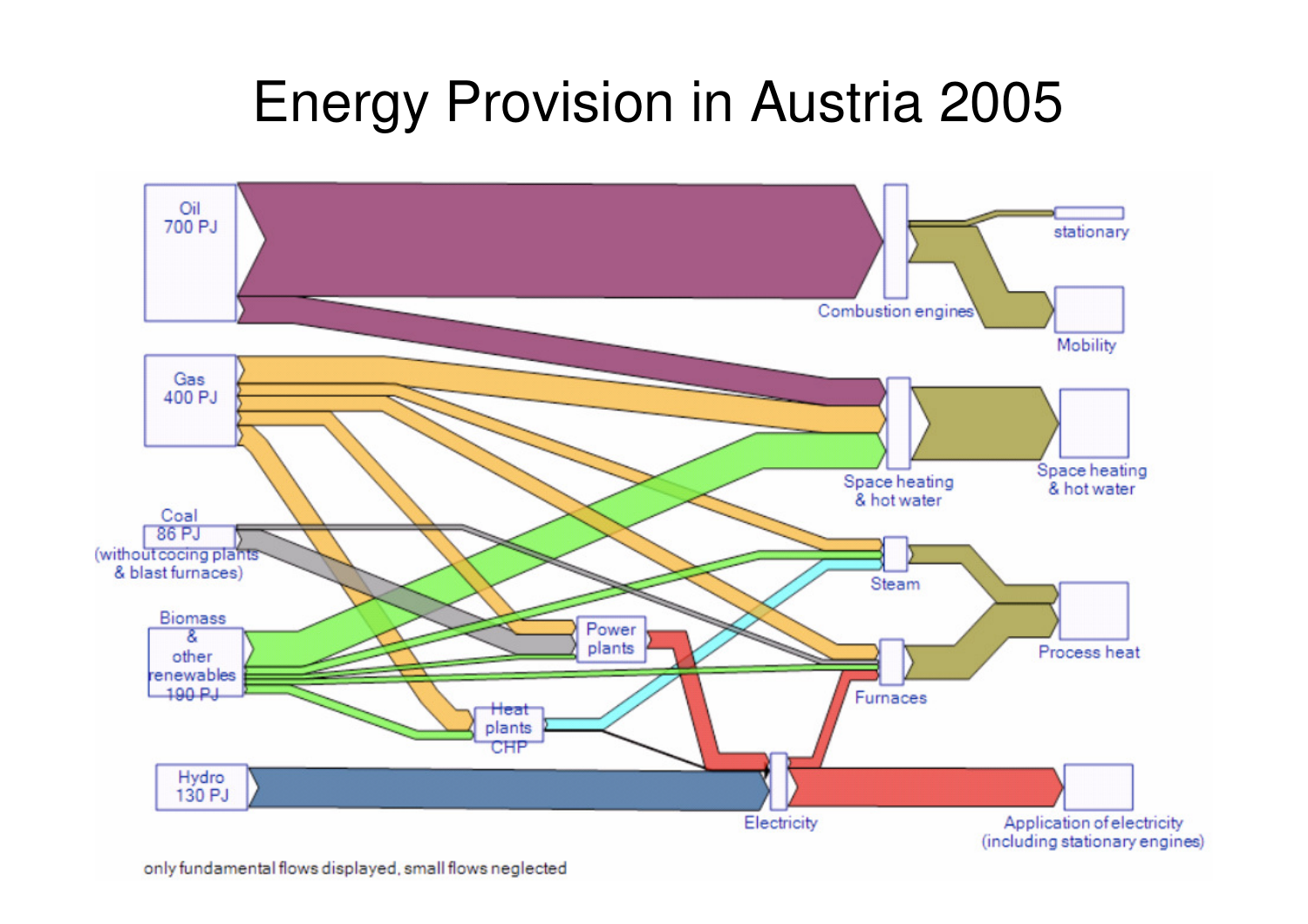### **Objectives**

- **Cornerstones for a sustainable energysupply in an sustainable society**
- A Sustainable Energy and Economic System is solar based und uses primarily renewable resources
- High energy and resource efficiency needed
	- Minimization of energy-use
	- Optimized provision technologies
	- High total efficiency (degree of utilization)CHP, Cascading of energy and material use

IT FIÎR ukuluGIE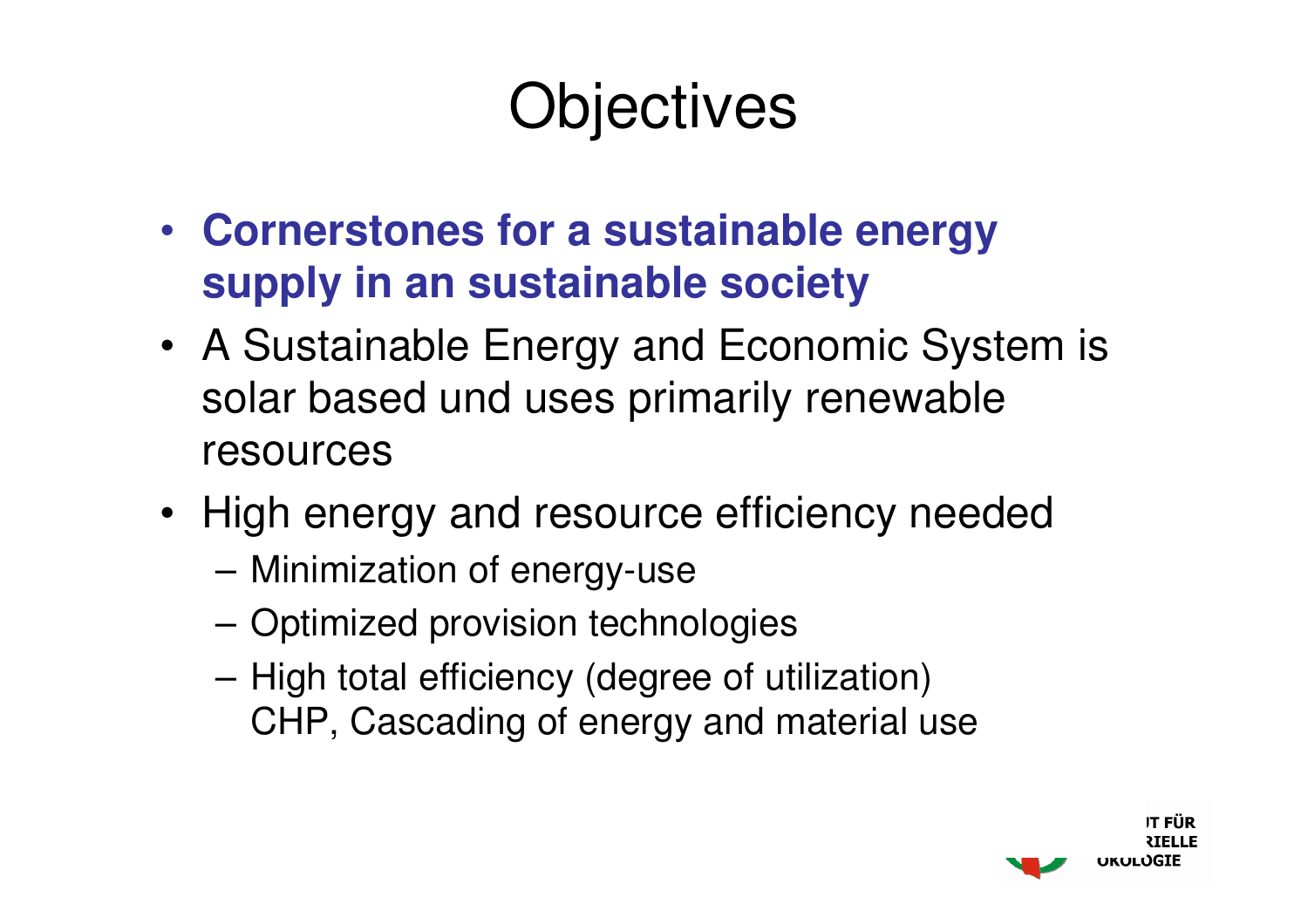### Renewable Potentials

- Solar based Energy
	- –Water Power, Photovoltaic, Wind Energy
	- –Solar collectors for water and space heating
- Biomass Use in Industry
	- –CHP for process heat (!!)
	- –Industrial furnaces (technological feasibility??)
- Biofuels
	- –Biogas, Biodiesel, Ethanol

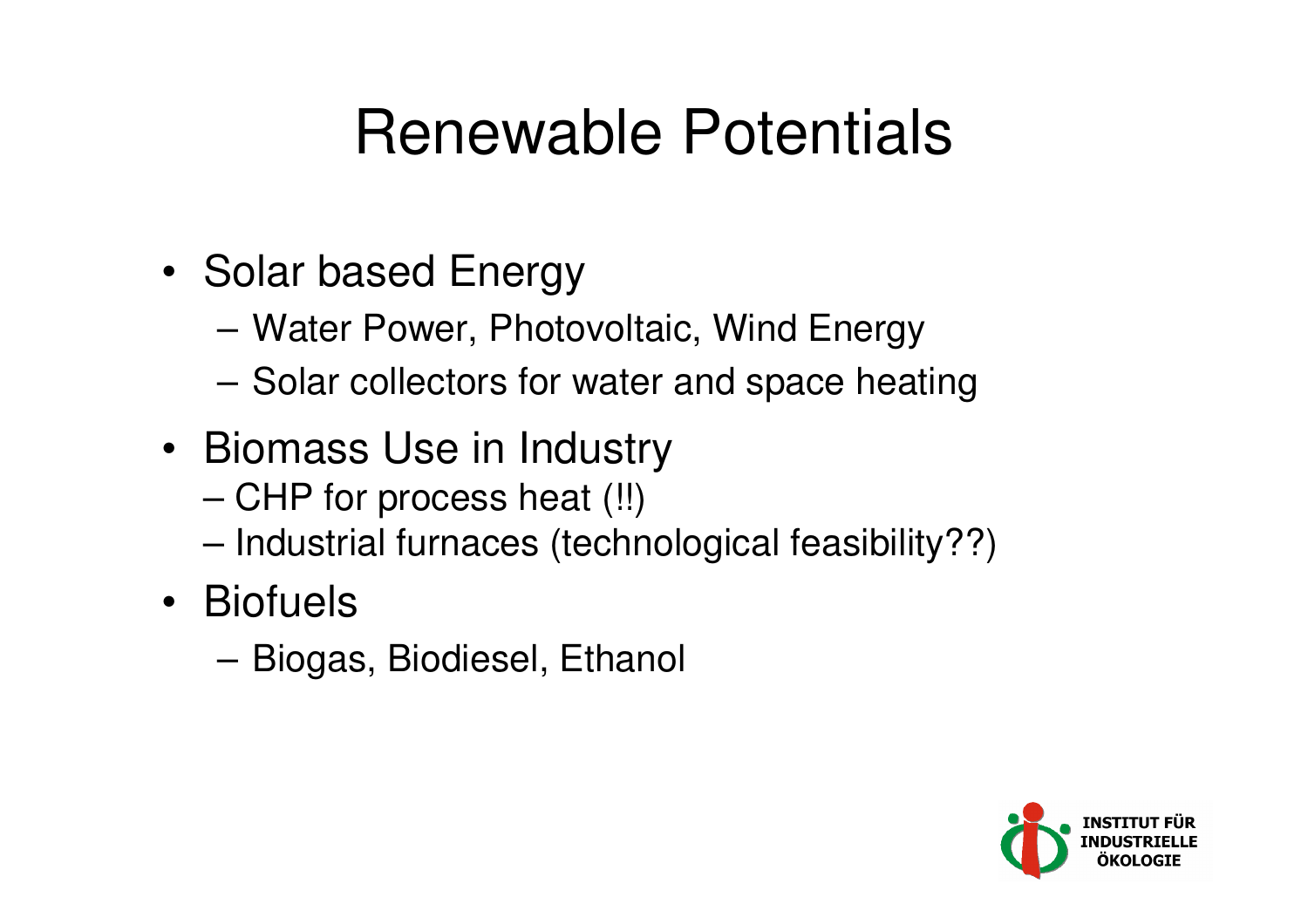#### Solar und biogen Potentials

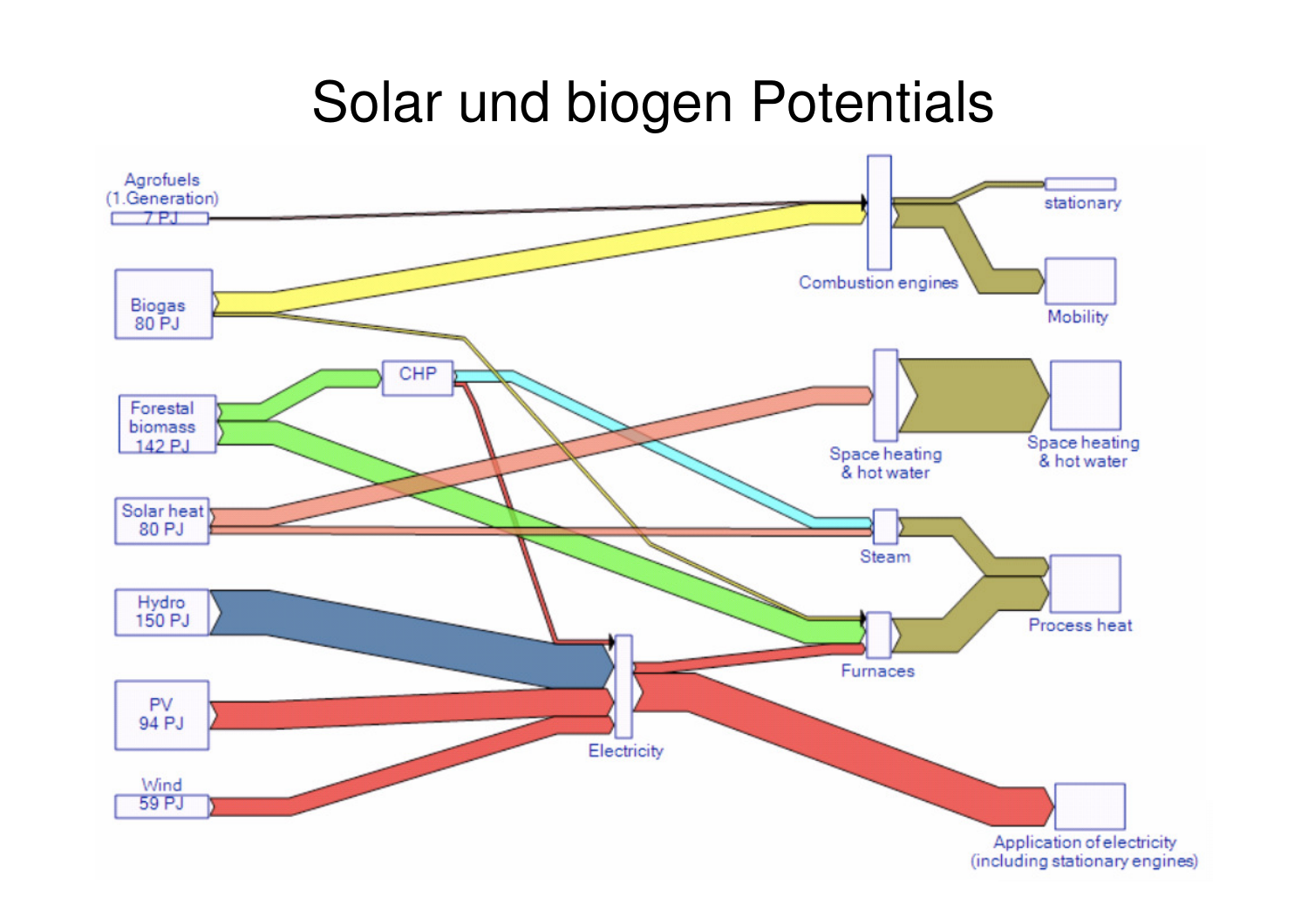### Solar und biogen Potentials -**Conclusion**

- $\bullet$  High magnitude of Solar and Water basedenergy
- No Coverage of actual energy demandpoassible
- → Change in energy demand structure<br>unavoidable unavoidable
	- –Thermal insulation reduces space heating demand
	- Switch in Modal Split in traffic
	- Enforcing biomass use in industry
	- Industrial waste heat for space heating in denselypopulated areas

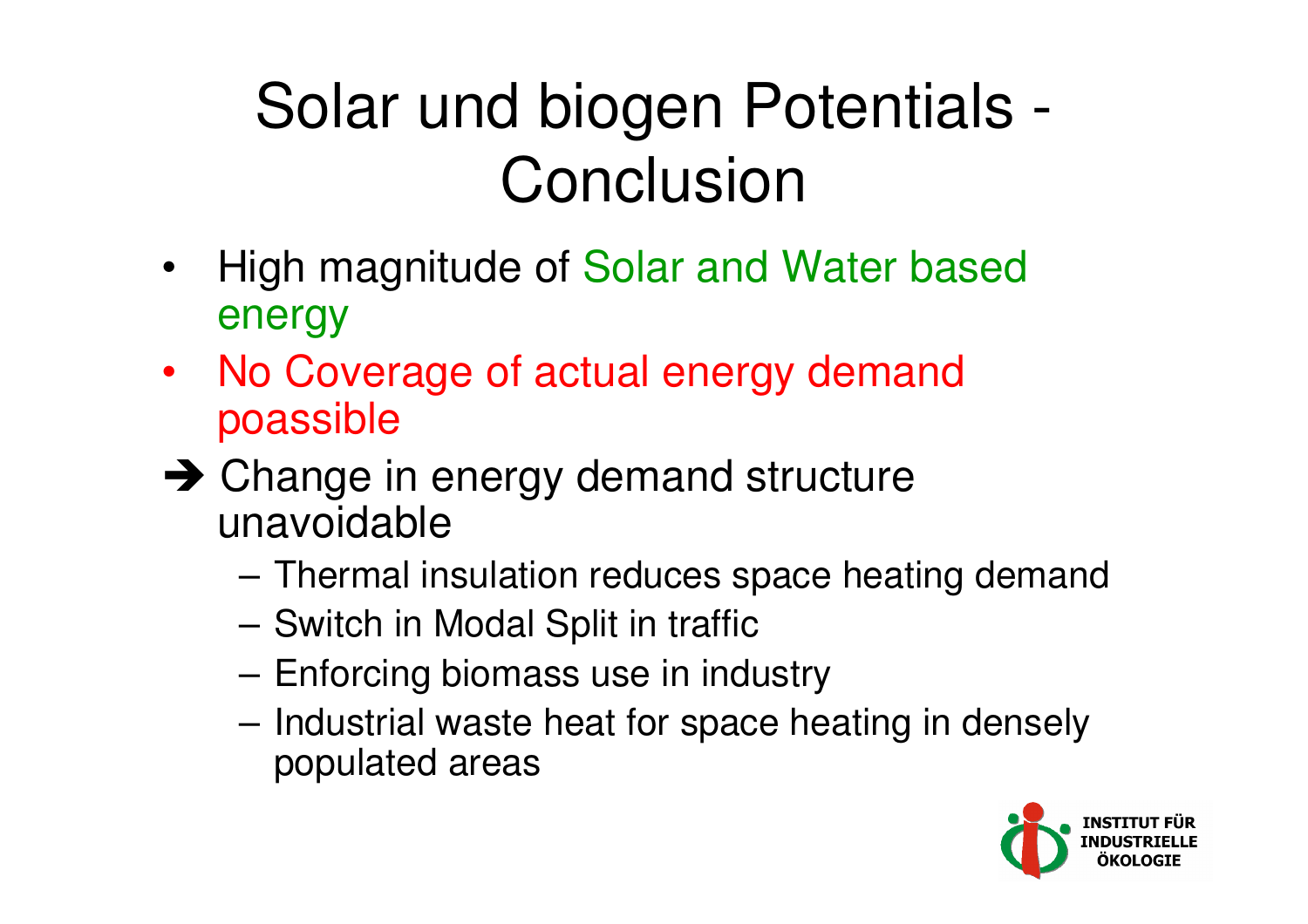# Switch in Modal Split

- High efficiency of electric motors-> enforcing electro mobility
- < 1 km distance: walk, bicycle
- Up to 20 and 50 km: El-bicycle, El-scooter, Metro, Train, Tram/Bus
- > 50 km: Public transport, Hybrid, Biofuel, Biogas
- Transport of goods: Train, supplemented byBiogas, other Biofuels

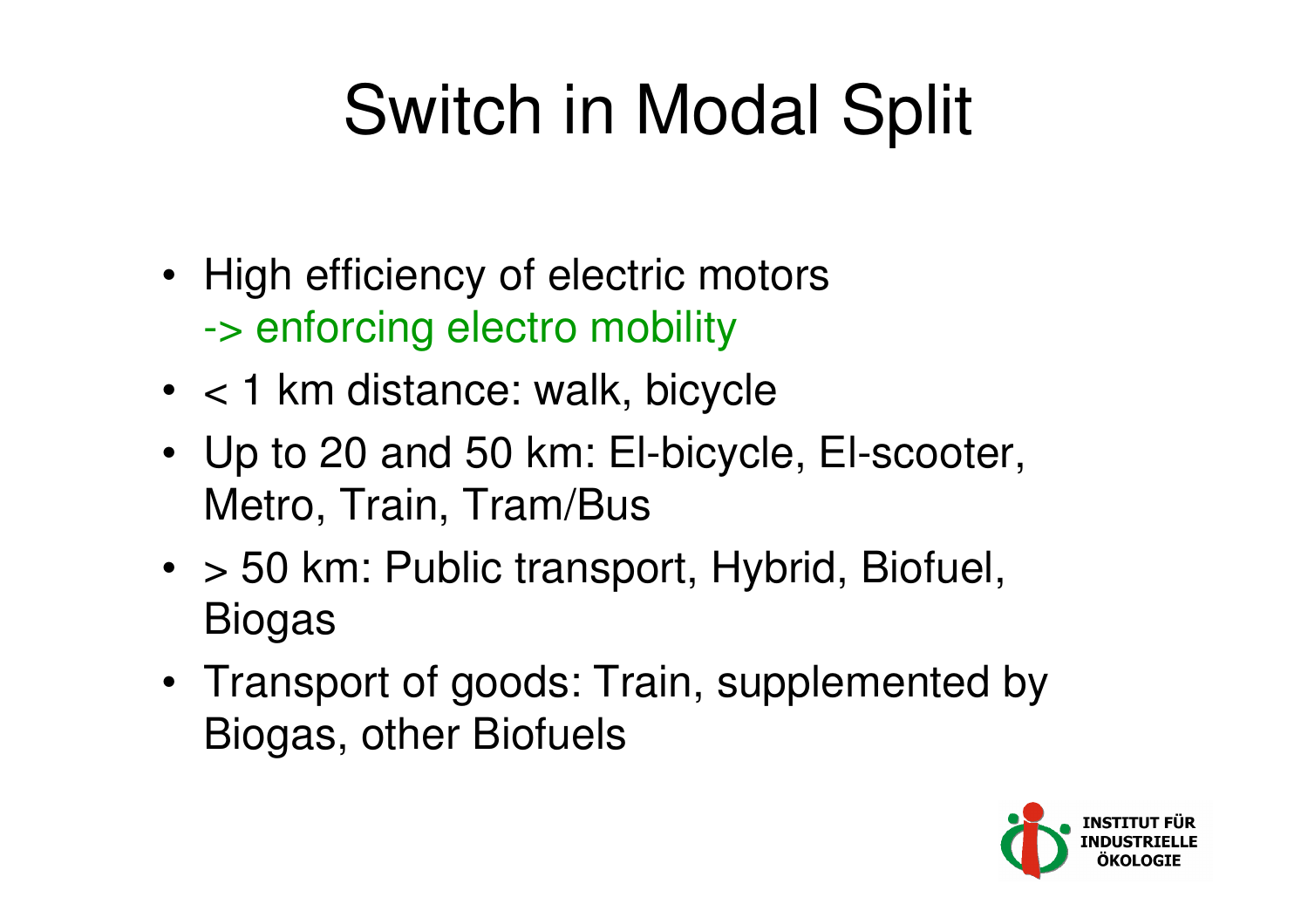#### Results of changed Modal Split



 $\mathbf R$ LE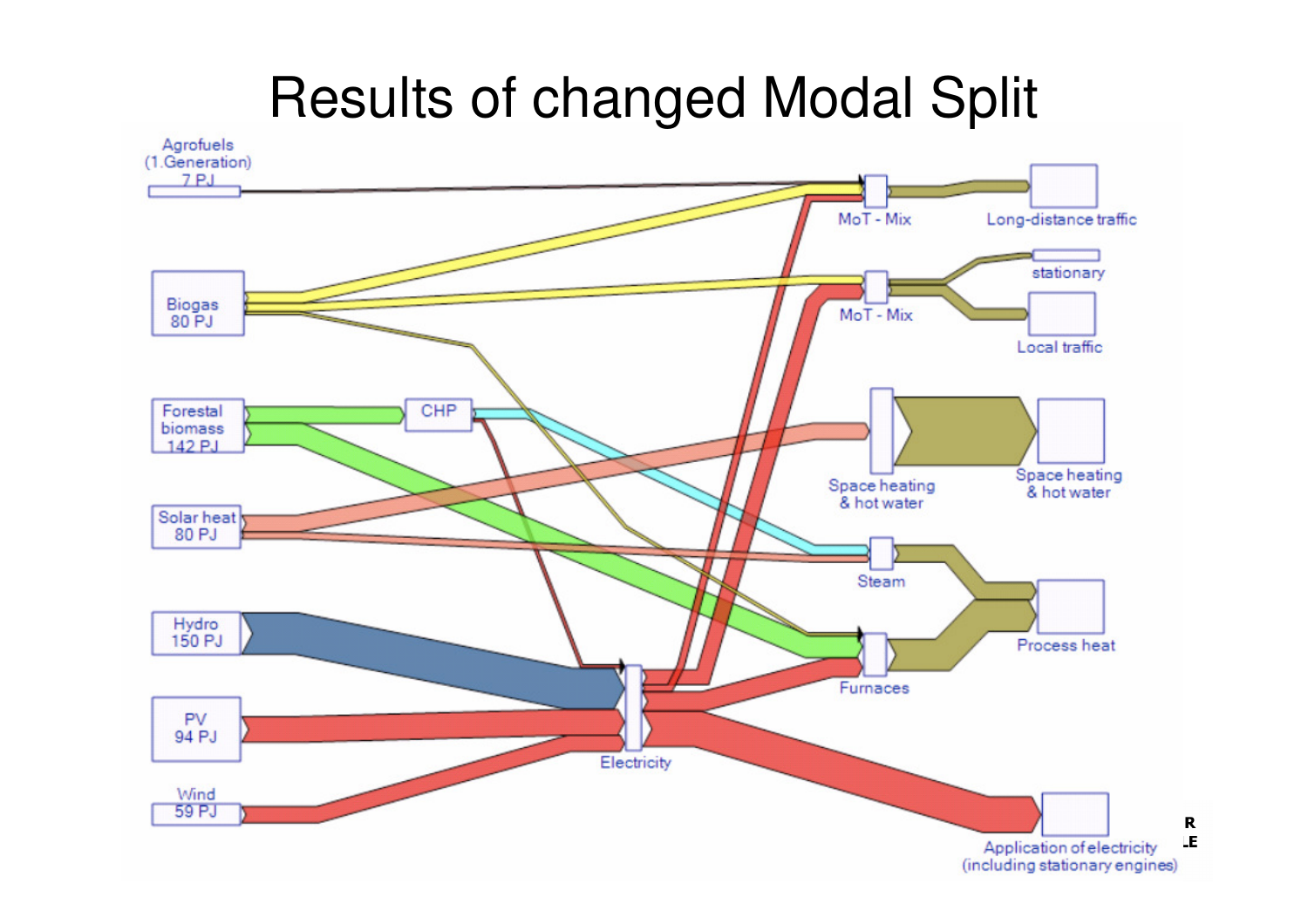## Demand Structure SwitchSpace Heating

- • Improved thermal performance of buildings: Heating demand  $\Rightarrow$  50 kWh/m2.a
- •Solar heat for water and space heating in rural regions
- •Heat pump for LT-Heating systems
- • Cascaded use of heat – waste heat use
	- –Utilisation of waste heat in urban areas
	- – Industry-Commune Cooperations for district heating in rural regions

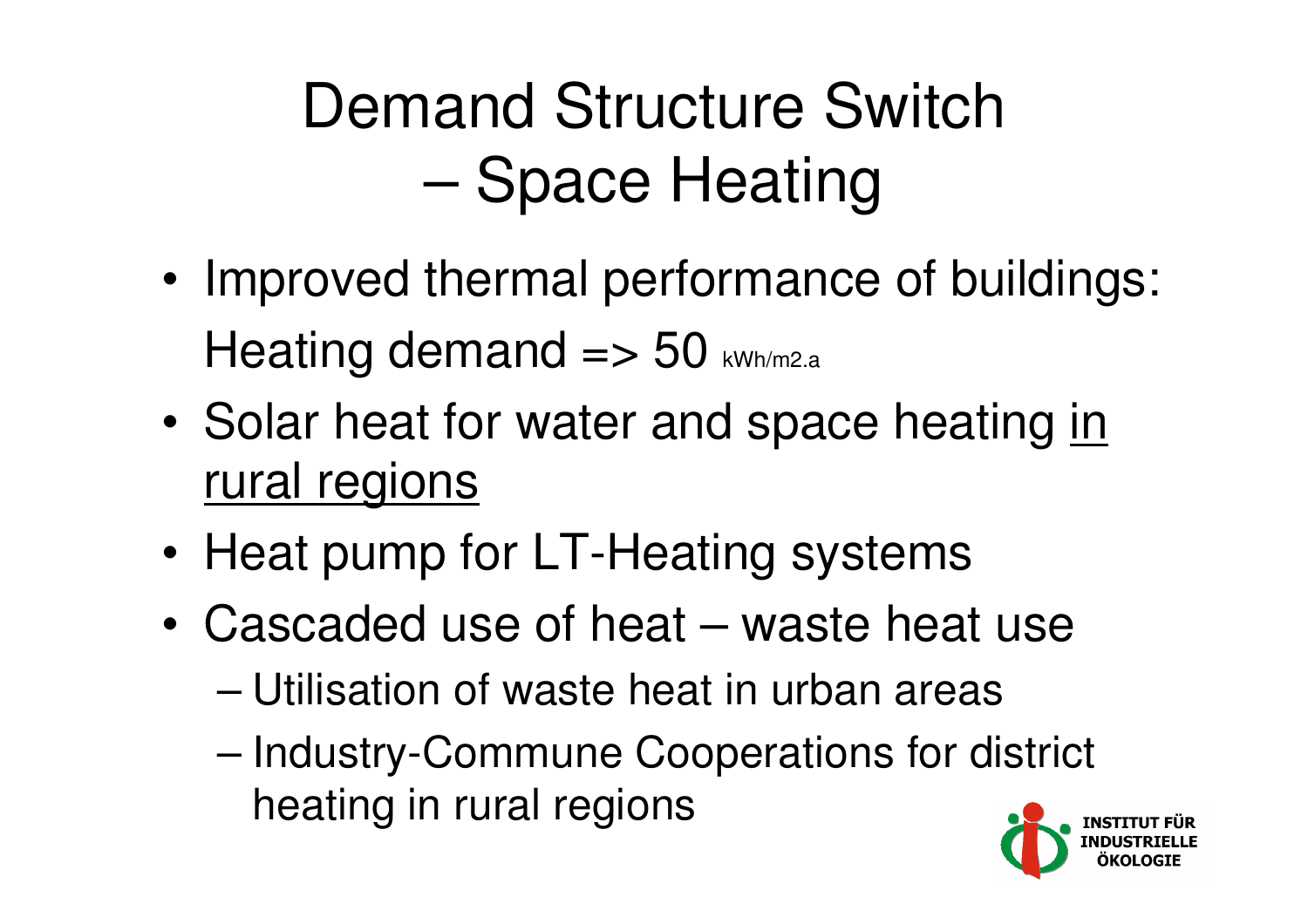### Results after switch in Space